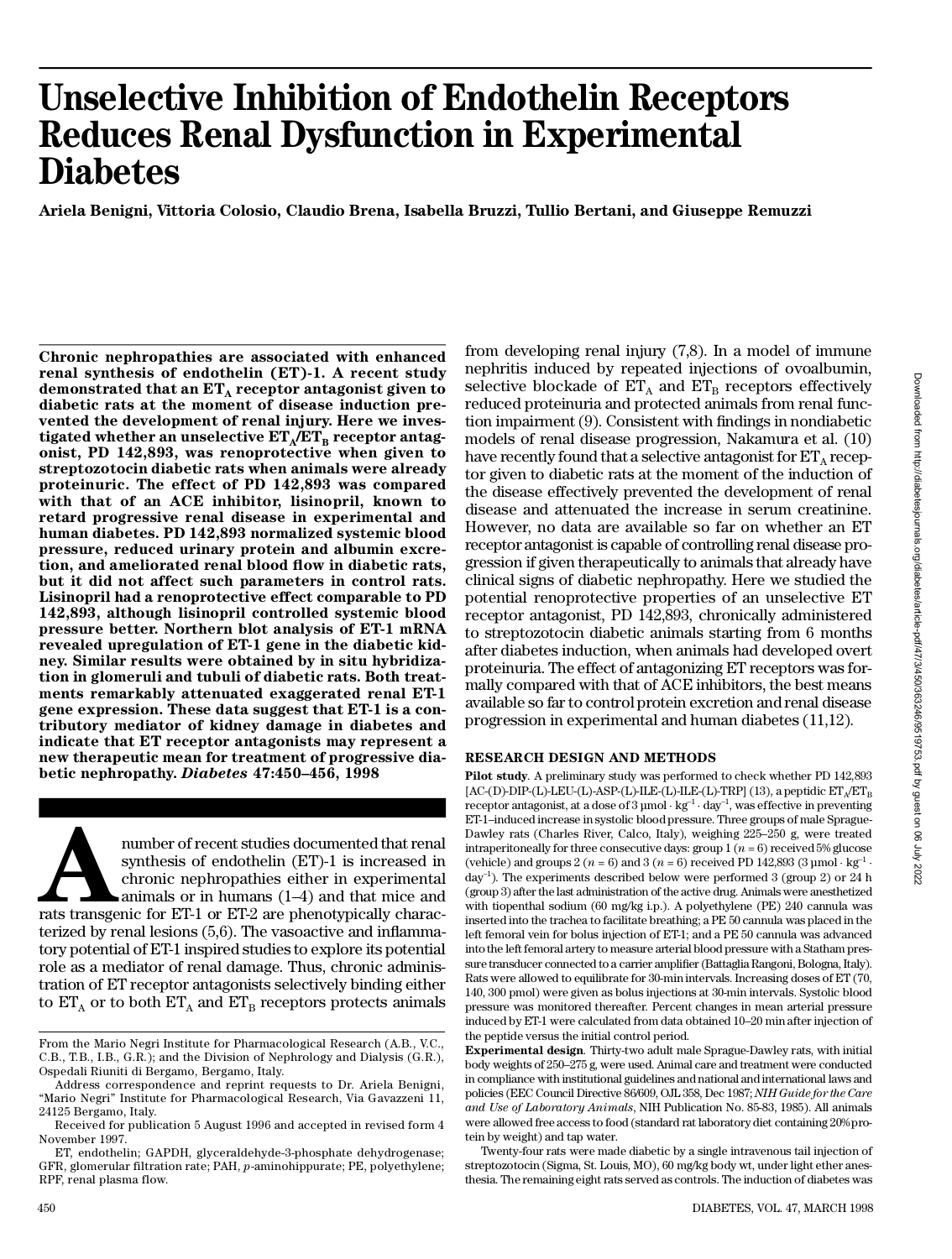confirmed 2 days later by measurement of tail blood glucose level using a r effectance meter (Miles Laboratories, Elkhart, IN). Diabetic rats received daily evening injections of ultralente insulin (Ultralente MC Novo, Industry, Copenhagen, Denmark) in doses individually adjusted to maintain blood glucose levels between 200 and 400 mg/dl. Blood glucose levels were monitored at least once a week in all diabetic rats and occasionally in nondiabetic rats for comparison purposes. Animals were followed for 6 months, until urinary protein excretion reached the value of 40–50 mg/day. Until this period, diabetic rats received no therapy other than insulin. Then animals were grouped as described below and followed for 4 weeks: group 4 (*n* = 8) received no treatment; group 5 (*n* = 8) received PD 142,893 (3 µmol · kg<sup>-1</sup> · day<sup>-1</sup>) twice a day intraperitoneally; and group 6 ( $n =$ 8) received the ACE inhibitor lisinopril (40 mg/l) in the drinking water. Normal rats (group 7) with no treatment were also followed for the same time period.

In all groups, blood pressure and urinary protein excretion were measured before the induction of diabetes (time 0), at days 120 and 195 after streptozotocin injection, and every 15 days (days 210 and 225) after the beginning of treatment. At the end of the study period, whole-kidney function was measured through glomerular filtration rate (GFR) and renal plasma flow (RPF). After the rats were killed, their kidneys were removed and processed for in situ hybridization for ET-1 and histological analysis as well as for RNA extraction and Northern blot analysis of ET-1.

The effect of PD 142,893 was also evaluated in additional control rats  $(n = 6)$ given the ET receptor antagonist (3 µmol/kg) twice a day intraperitoneally for 6 days. Blood pressure, urinary protein excretion, and renal function were assessed before and after treatment in this latter group.

**RNA isolation and Northern blot analysis***.* Total RNA was isolated from rat kidney by the guanidium isothiocyanate/cesium chloride procedure as previously described (1). For mRNA preparation, total RNA of kidneys of each experimental group was pooled together. Poly(A)+ RNA was selected by oligo (dT)-cellulose column chromatography (mRNA separator; Clontech, Palo Alto, CA). Ten micrograms of mRNA were then fractionated on 1.2% formaldehyde agarose gel and blotted onto nylon filters (Zeta-probe; Biorad, Richmond, CA). Rat ET-1 cDNA was labeled with  $\alpha^{32}P$ -dCTP by random primed method (1). Hybridization was performed overnight in 50% formamide,  $0.12 \,\mathrm{mol/Na_2HPO_4}$ , pH  $7.2, 0.25 \,\mathrm{mol/Na_2}$ NaCl, and 7% SDS at 43°C. Filters were washed 3 times for 15 min with  $2 \times$  SSC and 0.1% SDS at room temperature, for  $15$  min with  $0.5 \times$  SSC and  $0.1\%$  SDS at room temperature, and for 15 min with  $0.1 \times$  SSC and  $0.1 \times$  SDS at 65°C. Membranes were subsequently probed with a glyceraldehyde-3-phosphate dehydrogenase (GAPDH) taken as the internal standard of equal loading of the samples on the membrane. ET-1 mRNA optical density was normalized to that of the constitutive GAPDH gene expression. Values were expressed as optical density units relative to the specific mRNA levels in control rats.

**Non-isotopic in situ hybridization***.* Rat ET-1 antisense and sense probes were prepared and labeled by in vitro transcription of a 319-bp rat ET-1 subcloned into a pGEM7zf (+) vector (kindly provided by Dr. E. Schiffrin, Quebec, Canada) using a digoxigenin RNA labeling kit (Boehringer Mannhein, Mannhein, Germany). Before use, digoxigenin-labeled riboprobes were checked for size, integrity, and labeling efficiency.

Renal tissue fixed in 10% neutral formalin and embedded in paraffin was cut at 4 µm and deparaffinized. After incubation with 5 mmol/l Levamisole and permeabilization with HCl 0.2 N and proteinase K (40 µg/ml, Sigma), sections (*n* = 5 for each animal) were hybridized overnight with a mixture consisting of 0.5 ng/µl of digoxigenin-labeled RNA probe,  $2 \times$  SSC, 10% dextran sulfate,  $1 \times$  Denhardt's solution, and 0.1 mol/l sodium phosphate in a moist chamber at  $42^{\circ}$ C. Slides were then washed in  $0.2 \times$  SSC, treated with a blocking solution (50 mg/ml) skimmed dried milk, 150 mmol/l NaCl in 100 mmol/l Tris HCl, pH 7.8), and incubated with anti-digoxigenin antibody conjugated with alkaline phosphatase (Boehringer Mannheim). Sections were finally colored with freshly prepared nitroblue tetrazolium and X-phosphate-5-bromo-4-chloro-3-indolyl phosphate. Negative controls were performed using the sense probe.

**Other analyses**. Systolic blood pressure was evaluated by tail cuff plethysmography (14). Protein concentration in the urine was measured by the Coomassie blue G dye-binding method (15). Urinary albumin concentration was determined by enzyme-linked immunosorbent assay (ELISA) as described previously (16). Fifty microliters of urine sample (1:6,000–1:10,000 dilution) were added to a rabbit antirat albumin antibody–coated plate (Cappel-DBH, Milan, Italy). After 60 min incubation, a specific sheep anti-rat albumin antibody conjugated with peroxidase was added (Cappel-DBH, dilution 1:2,500). Substrate reaction was started with the addition of  $0.137\%$   $o$ -phenylenediamine and stopped with  $1$  mol/l  $\rm H_2SO_4$ . Absorbance was determined at 490 nm in a microtiter plate reader. Renal function was assessed in anesthetized rats by inulin and *p*-aminohippurate (PAH) clearances as previously described (17).

Inulin concentration in plasma and urine samples was measured by the thiourea-resorcinol method (18). PAH concentration in plasma and urine was determined by the method of Smith et al. (19). GFR and RPF, measured as inulin and PAH clearance, respectively, were calculated using the standard formula. Histological evaluation was performed in Dubosq-Brazil–fixed, paraffin-embedded kidney fragments stained with Masson's trichrome, hematoxylin and eosin, and periodic-acid Schiff reagent (PAS stain).

**Statistical analysis***.* Results are expressed as means ± SD. Data were analyzed by repeated measures analysis of variance using the GLM procedure of the SAS program (20). Multiple comparisons between groups were carried out using the Tukey's studentized range test (21). Values of proteinuria and urinary albumin excretion were log transformed before statistical analysis. Statistical difference for GFR and RPF was assessed by Tukey-Cicchetti test. Statistical significance level was defined as *P* < 0.05.

#### **RESULTS**

**Pilot study.** Of the two groups of animals treated with PD 142,893 for 3 days and then challenged with ET-1 (70, 140, and 300 pmol) 3 or 24 h after the last administration of the drug, the former group had a higher blood pressure reduction than did the latter one, suggesting that the compound has a quite short duration of action (Fig. 1). This prompted us to admin- $\frac{1}{5}$ ister it twice a day in all subsequent experiments.

**Chronic administration of PD 142,893 to control rats.** To evaluate the possible effect of PD 142,893 on control rats,  $\frac{3}{5}$ animals were given the compound for 6 days. Blood pressure  $\frac{3}{4}$ and urinary protein excretion rate were not modified by the  $\ge$ treatment (blood pressure before,  $139 \pm 8$ ; after,  $139 \pm 6\frac{8}{8}$ mmHg; urinary protein before,  $21 \pm 6$ ; after,  $20 \pm 3$  mg/day).  $\frac{8}{9}$ <br>Similarly PD 142.893 did not affect GFR and RPF (GFR 2.1  $\frac{2}{9}$ Similarly, PD 142,893 did not affect GFR and RPF (GFR 2.1)  $\pm$  0.2 ml/min; RPF 6.8  $\pm$  1.0 ml/min).

**Chronic administration of PD 142,893 or lisinopril to diabetic rats.** Food and water intake were significantly  $\frac{8}{9}$ higher in diabetic than in control rats throughout the study and were not modified by PD 142,893 and lisinopril adminis- $\frac{3}{6}$ tration. Stable moderate hyperglycemia was maintained throughout the duration of the experiment. The three groups  $\frac{3}{5}$ of diabetic rats had comparable levels of blood glucose during all the observation periods. Values of blood glucose at 120 days averaged  $383 \pm 34$  mg/dl in untreated diabetic animals;



**FIG. 1. Prevention of blood pressure increase induced by 70, 140, and 300 pmol ET-1 with PD 142,893. Animals (***n* **= 6 for each group) were treated for 3 days with vehicle or 3**  $\mu$ **mol**  $\cdot$  **kg<sup>-1</sup>**  $\cdot$  **day<sup>-1</sup> PD 142,893, and experiments were performed 3 or 24 h after the last administration of PD 142,893. Data are means ± SD.**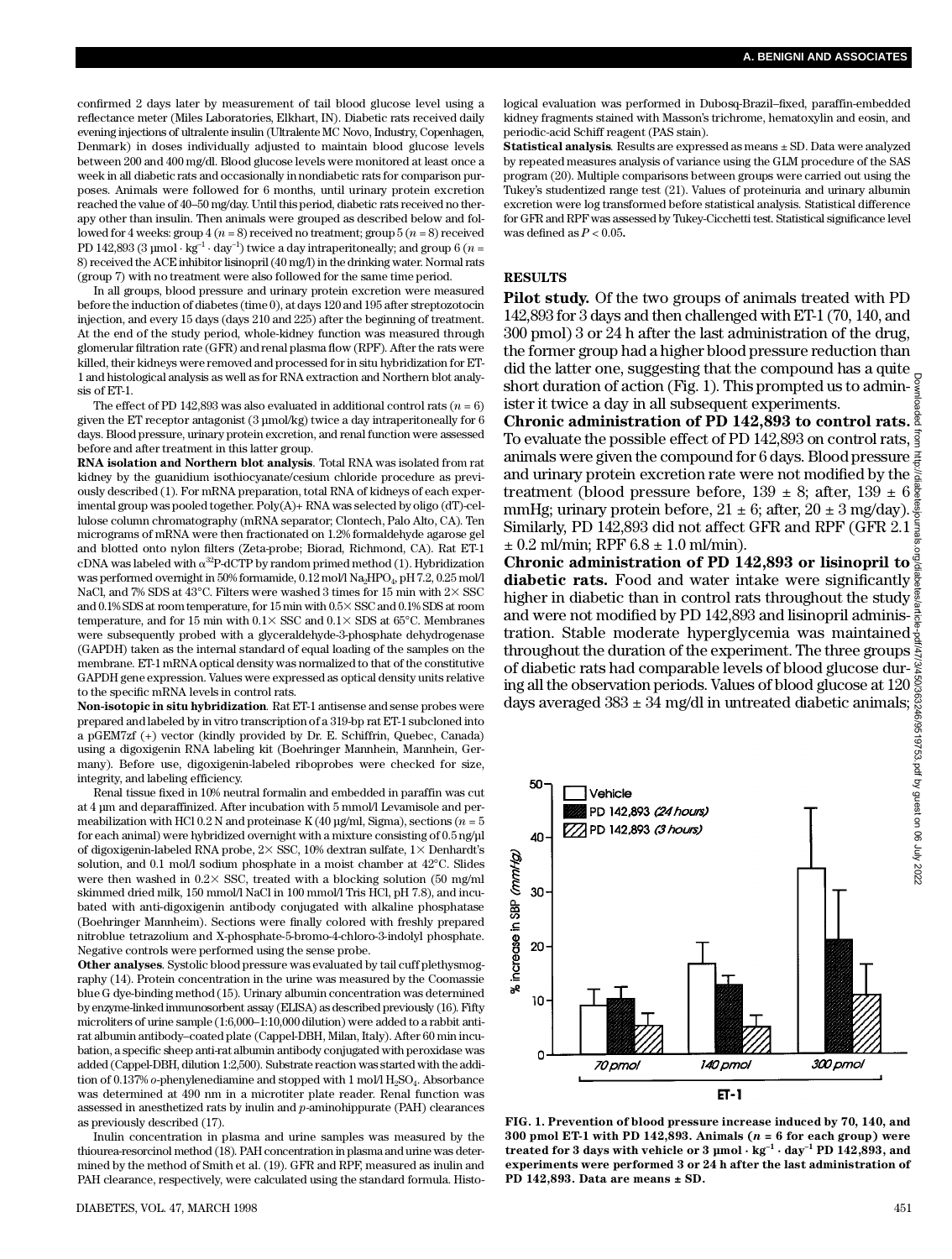

**FIG. 2. Periodic assessments of systolic blood pressure in controls**  $(\Box)$ and in diabetic rats given vehicle  $(\mathbb{Z})$ , PD 142,893 ( $\Box$ ), or lisinopril **(**j**). Data are means ± SD. Determinations were performed in 8 animals for each group at all time points except at 225 days, when only 7** animals in each diabetic group survived.  $\triangle$ ,  $P < 0.01$  vs. controls; \*, *P* **< 0.05 vs. controls, diabetic + PD 142,893, and diabetic + lisinopril;** s**,** *P* **< 0.05 vs. controls, diabetic + lisinopril.**

 $344 \pm 45$  and  $395 \pm 10$  mg/dl in PD 142,893-treated and lisinopril-treated animals; and  $91 \pm 12$  mg/dl in control rats. At the end of the experimental period, blood glucose levels were not affected either by PD 142,893 ( $375 \pm 40$  mg/dl) or by lisinopril  $(386 \pm 27 \text{ mg/dl})$  and were comparable to untreated diabetic animals (377  $\pm$  40 mg/dl). Body weight was significantly lower in diabetic than in control animals at 225 days (540.6  $\pm 25.2$  vs.  $655.5 \pm 43.6$  g,  $P < 0.01$ ). Treatment of diabetic rats with PD 142,893 or lisinopril did not ameliorate weight gain (PD 142,893: 576.4 ± 63.0 g; lisinopril: 569.6 ± 60.0 g, *P* < 0.05 vs. controls). Kidney weight was higher in diabetic than in control rats  $(2.51 \pm 0.31 \text{ vs. } 2.01 \pm 0.16 \text{ g}, P < 0.01)$  and remained higher than in controls in diabetic rats given ET receptor antagonist  $(2.42 \pm 0.23 \text{ g}, P < 0.05)$  and ACE inhibitor  $(2.41 \pm 0.23 \text{ g}, P < 0.05)$ 0.16 g, *P* < 0.05). One rat in each group of diabetic animals died during the course of the experiment.

**Blood pressure.** At 120 days, all three groups of diabetic rats developed hypertension (diabetic:  $158 \pm 7$ ; diabetic + PD 142,893: 155 ± 13; diabetic + lisinopril: 159 ± 8 vs. control: 135 ± 9 mmHg, *P* < 0.01) (Fig. 1). The increase in blood pressure persisted at 195 days (diabetic:  $158 \pm 7$ ; diabetic + PD 142,893: 156 ± 8; diabetic + lisinopril: 160 ± 10 vs. control: 135  $\pm$  5 mmHg,  $P < 0.01$ ) (Fig. 2). Fifteen days after the beginning of treatment, either PD 142,893 or lisinopril significantly lowered systolic blood pressure as compared with untreated diabetic rats (diabetic + PD 142,893:  $140 \pm 6$ ; diabetic + lisinopril:  $126 \pm 17$  vs. diabetic:  $156 \pm 4$  mmHg,  $P < 0.05$ ) to levels that were not significantly different from those of controls  $(136 \pm 4 \text{ mmHg})$ . Lisinopril controlled blood pressure better than did PD 142,893 ( $P < 0.05$ ). At the end of the study, blood pressure in PD 142,893–treated animals was only numerically but no longer significantly reduced relative to that in untreated diabetic animals  $(139 \pm 10 \text{ vs. } 152 \pm 10 \text{ mmHg})$ . By contrast, lisinopril better controlled blood pressure, further reducing it to values that were even lower than control values (120 ± 13 vs. 136 ± 3 mmHg, *P* < 0.05) (Fig. 2).

**Urinary protein excretion.** The time course of urinary protein excretion is depicted in Fig. 3. Baseline proteinuria val-



**FIG. 3. Time course of urinary protein excretion in controls (**h**), dia**betic rats ( $\mathbb{Z}$ ), and diabetic rats given PD 142,893 ( $\Box$ ) or lisinopril **(**j**). Data are means ± SD. Determinations were performed in 8 animals for each group at all time points except at 225 days, when only 7 animals in each diabetic group survived.**  $\triangle$ ,  $P$  < 0.05 vs. controls;  $\heartsuit$ , *P* **< 0.05 vs. diabetics.**

ues were similar in all animals. At 120 days, diabetic animals developed significant proteinuria compared with controls (*P* < 0.05). Urinary protein excretion further increased over control values at 195 days (*P* < 0.05). Fifteen days after treatment, both treatments significantly prevented the further increase in proteinuria that was occurring in diabetic untreated rats (PD 142,893:  $30 \pm 4$ ; PD 142,893 + lisinopril:  $28 \pm 3$  vs. diabetic:  $57 \pm 3$  mg/day,  $P < 0.05$ ). Values of urinary proteins in diabetics were significantly higher than in controls  $(24 \pm 3 \text{ mg/day}, P <$ 0.05). At the end of the study, PD 142,893– and lisinopriltreated diabetic animals were still significantly protected from the development of proteinuria relative to untreated diabetic rats (diabetic + PD 142,893:  $31 \pm 4$ ; diabetic + lisinopril:  $31 \pm 5$  vs. diabetic:  $68 \pm 8$  mg/day,  $P < 0.05$ ), although values of both groups were still significantly higher than those of control rats  $(23 \pm 2 \text{ mg/day}, P < 0.05)$ .

The time course of urinary albumin excretion is depicted in Fig. 4. Basal values were similar in all groups. Absolute values of urinary albumin excretion were higher in diabetic animals than in controls at 120 and 195 days, but the trend was statistically significant  $(P < 0.05)$  only at the latter time. At the end of the study, urinary albumin excretion was significantly higher in diabetic versus control rats (14.5  $\pm$  4.7 vs. 1.1  $\pm$ 0.32 mg/24 h,  $P < 0.05$ ). Both treatments reduced urinary albumin excretion, although only lisinopril reduced it to a statistically significant extent (lisinopril:  $3.9 \pm 2.2$  mg/24 h,  $P <$ 0.05; PD 142,893:  $9.9 \pm 2.3$  mg/24 h).

**Renal ET-1 mRNA expression.** ET-1 gene expression in kidneys from diabetic rats and the effect of blocking angiotensin II formation and ET-1 biological activity are depicted in Fig. 5. Densitometric analysis of the autoradiographic signals showed that ET-1 transcript levels in diabetic rats were twofold higher than those in control rats. Both the ACE inhibitor and the ET receptor antagonist attenuated the increase in mRNA levels for ET-1 (0.2 and 0.3, respectively). **Localization of ET-1 mRNA in the kidney.** In situ hybridization was performed to evaluate ET-1 mRNA distri-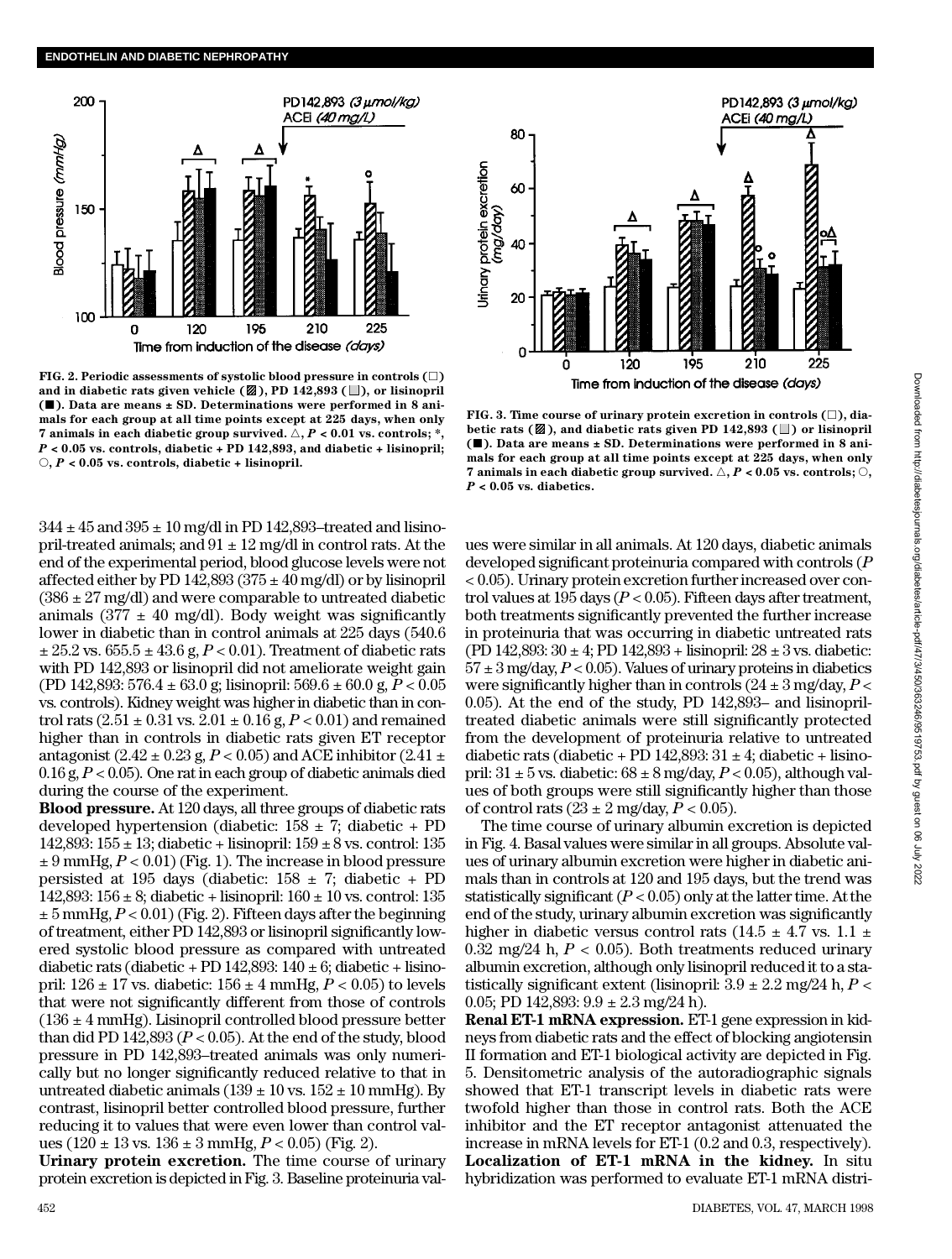

**FIG. 4. Urinary albumin excretion in controls**  $(\square)$ **, diabetic rats**  $(\mathbb{Z})$ **,** and diabetic rats given PD  $142,893$  ( $\Box$ ) or lisinopril ( $\Box$ ) during the study. Data are means ± SE. Determinations were performed in 8 ani**mals for each group at all time points except at 225 days, when only seven animals in each diabetic group survived.**  $\triangle$ **,**  $P$  **< 0.05 vs. controls;** s**,** *P* **< 0.05 vs. diabetics.**

bution in kidneys of untreated or treated diabetic rats with respect to normal rats of the same age. As shown in Fig. 6*A*, in control rats hybridization signal was detectable mainly in epithelial cells of distal tubules. In diabetic rats, ET-1 mRNA staining increased dramatically over controls, and the signal was now detectable in the glomerulus. Strong cytoplasmic staining was also observed in the distal tubules (Fig. 6*B*). The pattern of distribution of renal ET-1 mRNA was remarkably reduced by PD 142,893 or lisinopril, particularly at the glomerular level (Figs. 6*C* and 6*D*, respectively). No hybridization signal could be observed with the ET-1 sense probe (Fig.  $6E$ ).

**Renal function.** The results of GFR and RPF are reported in Table 1. Untreated diabetic rats had GFR comparable to controls, but a significantly lower RPF  $(P < 0.05)$ . PD 142,893 and lisinopril increased RPF to values that were not significantly different from those of controls.

**Renal histology.** Because diabetic rats in the present study were evaluated early in the course of the disease, they had no glomerular lesions and mild tubulo-interstitial inflammation. Histological assessment of kidney specimens from rats given the ET receptor antagonist or the ACE inhibitor indicated some degree of reduction in the signs of tubulo-interstitial damage, which could be measured by a semiquantitative scoring of the lesions (data not shown).

# **DISCUSSION**

Available in vitro data indicate that high glucose concentrations enhance ET synthesis (22) and modulate ET-1 receptors, at least in glomerular mesangial cells (23). In vivo (24) ET- 1 mRNA levels increased in glomeruli from rats with streptozotocin-induced diabetes, while  $\mathop{\text{ET}}\nolimits_{\text{A}}$  and  $\mathop{\text{ET}}\nolimits_{\text{B}}$  receptor expression was unchanged. Higher-than-normal expression of the ET-1 gene in diabetes was normalized by insulin, suggesting that the abnormality was caused, at least in part, by hyperglycemia  $(24)$ . A logical implication of the above find-



**FIG. 5. Renal expression of ET-1 mRNA in diabetic and control rats and e ffect of treatment with lisinopril or PD 142,893. mRNA samples (10 µg) obtained from pooled kidneys of each experimental group were blotted onto synthetic membranes, which were hybridized sequen**tially with  $\alpha^{32}$ P-labeled rat ET-1 (top) and glyceraldehyde-3-phos**phate dehydrogenase (GAPDH; bottom) cDNA probes. The optical density of the autoradiographic signals was quantitated and calculated as the ratio of ET-1 to GAPDH mRNA. The mRNA levels were calculated by assuming the optical density of controls as unit. Representative Northern blot analysis of** *n* **= 3 experiments.** org/diabet

ings is that in diabetic renal disease, ET-1 synthesized in excessive amounts by renal cells may contribute to renal  $\frac{3}{2}$ damage by at least two distinct pathways of injury, one mediated by cortical and inner medulla hypoperfusion (given the  $\frac{\omega}{\lambda}$ extraordinary sensitivity of renal vessels [25] to the vasoconstrictor effect of ETs) and the other based on the effect of ET-1 of enhancing extracapillary matrix deposition (26).  $\frac{5}{9}$ Data that diabetic rats preventively given an  $\mathbf{ET}_\mathtt{A}$  receptor antagonist, unlike untreated diabetics, were protected from  $\stackrel{\sim}{{\rm s}}$ the upregulation of extracellular matrix proteins and growth  $\frac{8}{5}$ factor renal genes support a role for ET-1 in renal injury. However, so far there are no true therapeutic studies that  $\frac{3}{2}$ could be used to establish whether ET-1 antagonist can cure  $\frac{1}{2}$  overt diabetic renal disease. The present study has been  $\frac{1}{5}$ designed to clarify the functional relevance of increased ET-1 gene expression in diabetes, with the final aim of estab- $\frac{8}{8}$ lishing whether the consequences of excessive renal ET-1 could possibly be pharmacologically modulated for a longterm benefit on the evolution of the disease. Biological activity of ETs was blocked by unselectively inhibiting the two main receptors, A and B. The effect of inhibiting ET receptors was compared with ACE inhibition, a maneuver that effectively limits proteinuria and prevents renal lesions in diabetic animals and humans as documented consistently by many studies (11,12). Our results indicated that the nonselective ET receptor antagonist PD 142,893, given to diabetic rats with hypertension, overt nephropathy, and proteinuria, normalized systemic blood pressure and reduced urinary proteins. In addition, the ET-1 antagonist ameliorated renal blood flow, which was significantly lower than normal in untreated diabetics. The fact that the ET receptor antagonist also remarkably reduced ET-1 mRNA at both the glomerular and tubular levels supports the possibility of an autoinduction Downloaded from http://diabetesjournals.org/diabetes/article-pdf/47/3/450/363246/9519753.pdf by guest on 06 July 2022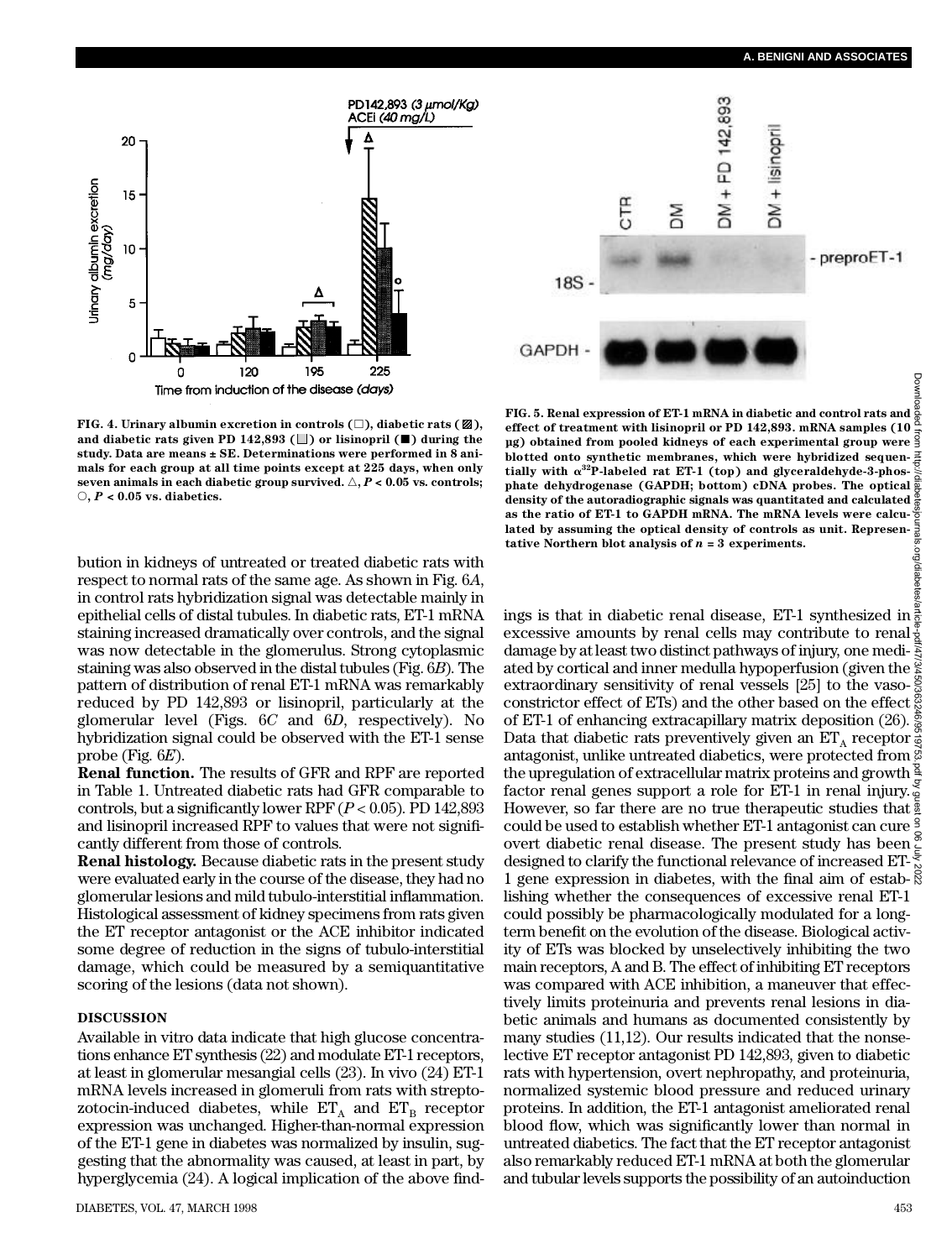

**FIG. 6. Representative photomicrographs of the distribution of ET-1 mRNA by in situ hybridization in kidney sections from a control rat (***A***) and from diabetic rats given vehicle (***B***), PD 142,893 (***C***), or lisinopril (***D***). Experiment was repeated in three of seven animals in each group.** *A***: Signal present in distal tubules;** *B:* **signal detectable in glomeruli and stronger in distal tubules.** *C* **a n d** *D:* **Signals reduced particularly in** glomeruli; E: negative control (ET-1 sense probe). Original magnification  $\times 180$ .

of ET-1 via the  $ET_{\rm B}$  receptor that was documented recently in rat mesangial cells (27) as well as in human endothelial and proximal tubular cells (28,29).

reveal changes in GFR (whose values are normal at this stage of diabetes) induced by either treatment. Instead, renal blood

### TABLE 1 Effects of a chronic administration of PD 142,893 or lisinopril on

Compared with PD 142,893, the ACE inhibitor lisinopril was always superior in lowering systemic blood pressure at both time points considered. As observed in previous studies (11,17), we found here that blood pressure in the lisinopriltreated diabetics was significantly lower than in normal controls of the same age. Results of renal function studies did not GFR and RPF in rats with diabetes Groups GFR (ml/min) RPF (ml/min) Controls 2.21  $\pm$  0.17 7.22  $\pm$  1.17 Diabetic  $2.19 \pm 0.14$   $5.64 \pm 0.36^*$ <br>Diabetic + PD 142,893  $2.09 \pm 0.16$   $6.24 \pm 0.58$ Diabetic + PD 142,893 Diabetic + lisinopril 2.32  $\pm$  0.23 6.10  $\pm$  0.94

Data are means  $\pm$  SD.  $^{*}P$  < 0.05 vs. control.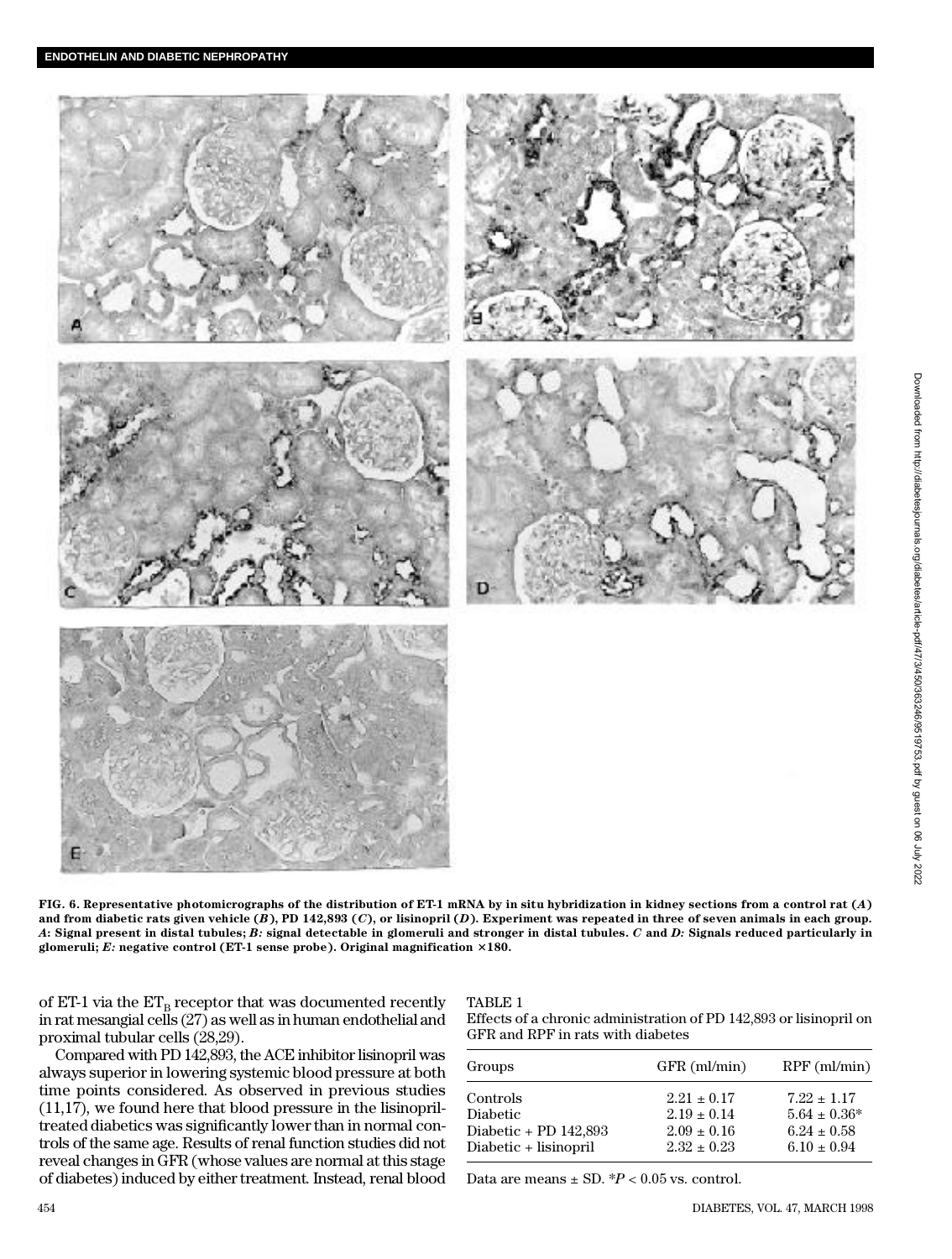flow was comparably ameliorated by lisinopril, which also showed similar antiproteinuric properties.

How can this latter finding be interpreted on the basis of the current theories linking perturbation of barrier function to changes in glomerular hemodynamics (30)? Results from animal experiments have consistently documented that in diabetic n e phropathy, the relative loss of glomerular autoregulation of flow exposes the capillary tuft to systemic blood pressure. The consequent increase in glomerular capillary pressure with time imposes a mechanic and possibly inflammatory stress on the membrane so as to perturb barrier function first and ultimately impair the anatomical integrity of the capillary network, eventuating in focal or global sclerosis of the tuft (31). Such negative effects on barrier function can be reversed by ACE inhibitors, a class of molecules that by lowering the tone of the efferent arteriole effectively enhances the glomerular flow and restores to normal glomerular pressure and transcapillary pressure gradient (11). As a consequence, filtered protein load is reduced and, in the long run, structural damage to the glomerulus is remarkably limited (32). Findings that an ET-1 receptor antagonist and an ACE inhibitor share comparable antiproteinuric properties could possibly imply that either drug in this model restores glomerular pressure to normal, despite the superior systemic antihypertensive effect of the ACE inhibitor. The concerted action of the ET-1 antagonist we have used here on glomerular arteriolar tone and the ultrafiltration coefficient associated with the effect on systemic blood pressure are conceivably responsible for the improved glomerular permeability in experimental diabetes. An alternative possibility to explain the comparable effect on proteinuria of the two molecules derives from data that ACE inhibitors restore to normal the upregulated ET-1 gene of diabetic rat glomeruli (33). It is therefore possible that perturbations of glomerular barrier function of experimental diabetes recognize a common ET-1–dependent pathway whose cellular and molecular determinants deserve to be further explored.

In conclusion, we have found that an unselective ET antagonist effectively reduced the clinical expression of diabetic nephropathy and ameliorated renal perfusion even when the treatment was initiated after 6 months of diabetes, when the animals already had clinical nephropathy and overt proteinuria. These results support the possibility, raised by many experimental and human studies, that ET-1 is at least one contributory mediator of kidney damage in diabetes, and they open theoretical perspectives for innovative approaches in the treatment of this disease, possibly based on a new class of renoprotective agents.

## **ACKNOWLEDGMENTS**

This study was supported in part by a grant from Berlex Biosciences (Richmond, CA).

The authors acknowledge Dr. Gabor Rubanyi for kindly providing PD 142,893. The authors are deeply indebted to Dr. Ernesto Schiffrin for the gift of rat ET-1 riboprobes, to Fabio Sangalli for measurements of urinary albumin excretion, and to Dr. Norberto Perico for fruitful discussion. Laura Arioli helped in preparing the manuscript.

#### **REFERENCES**

1 . Orisio S, Benigni A, Bruzzi I, Corna D, Perico N, Zoja C, Benatti L, Remuzzi G: Renal endothelin gene expression is increased in remnant kidney and correlates with disease progression. *Kidney Int* 43:354–358, 1993

- 2 . Zoja C, Corna D, Bruzzi I, Foglieni C, Bertani T, Remuzzi G, Benigni A: Passive Heymann nephritis: evidence that angiotensin converting enzyme inhibition reduces proteinuria and retards renal structural injury*. Exp Nephrol* 4:213–221, 1996
- 3. Takeda M, Komeyama T, Tsutsui T, Mizusawa T, Katayama Y, Go H, Tamaki M, Hatano A: Changes in urinary excretion of endothelin-1-like immunoreactivity before and after unilateral nephrectomy in humans. *Nephron* 67:180–184, 1994
- 4 . Ohta K, Hirata Y, Shichiri M, Kanno K, Emori T, Tomita K, Marumo F: Urinary excretion of endothelin-1 in normal subjects and patients with renal disease. *Kidney Int* 39:307–311, 1991
- 5 . Hocher B, Thöne-Reineke C, Rohmeiss P, Schmager F, Slowinski T, Burst V, Siegmund F, Quertermous T, Bauer C, Neumayer HH, Schleuning WD, Theuring F: Endothelin-1 transgenic mice develop glomerulosclerosis, interstitial fibrosis, and renal cysts but not hypertension. *J Clin Invest* 99:1380–1389, 1997
- 6 . Hocker B, Liefeldt L, Thone-Reineke C, Orzechowski HD, Distler A, Bauer C, Paul M: Characterization of the renal phenotype of transgenic rats expressing the human endothelin-2 gene. *Hypertension* 28:196-201, 1996
- 7 . Benigni A, Zoja C, Corna D, Orisio S, Longaretti L, Bertani T, Remuzzi G: A specific endothelin subtype A receptor antagonist protects against injury in renal  $\beta$ disease progression. *Kidney Int* 44:440–444, 1993
- 8 .Benigni A, Zoja C, Corna D, Orisio S, Facchinetti D, Benatti L, Remuzzi G: Blocking both type A and B endothelin receptors in the kidney attenuates renal  $\frac{8}{2}$ injury and prolongs survival in rats with remnant kidney. *Am J Kidney Dis* 27:416–423, 1996
- 9 . Gomez-Garre D, Largo R, Liu XH, Gutierrez S, Lopez-Armada MJ, Palacios I, Egido J: An orally active ETA/ETB receptor antagonist ameliorates proteinuria and glomerular lesions in rats with proliferative nephritis. *Kidney Int* 50:962–972, 1996
- 10. Nakamura T, Ebihara I, Fukui M, Tomino Y, Koide H: Effect of a specific  $\frac{2}{3}$ endothelin receptor A antagonist on mRNA levels for extracellular matrix components and growth factors in diabetic glomeruli. *D i a b e t e s* 44:895–899, 1995
- 11. Zatz R, Dunn BR, Meyer TW, Anderson S, Rennke HR, Brenner BM: Prevention of diabetic glomerulopathy by pharmacological amelioration of glomerular capillary hypertension. *J Clin Invest* 77:1925–1930, 1986
- 12. Kasiske BL, Kalil RSN, Jennie Z, Liao M, Keane WF: Effect of antihypertensive  $\frac{\alpha}{2}$ therapy on the kidney in patients with diabetes: a meta-regression analysis.  $\frac{5}{9}$ *Ann Intern Med* 118:129–138, 1993
- 13. Doherty AM, Cody WL, He JX, DePue PL, Cheng XM, Welch KM, Flynn MA,  $\frac{5}{5}$ Reynolds EE, LaDouceur DM, Davis LS, Keiser JA, Haleen SJ: In vitro and in vivo studies with a series of hexapeptide endothelin antagonists. *J Cardio vasc Pharmacol* 22:S98–S102, 1993 Downloaded from http://diabetesjournals.org/diabetes/article-pdf/47/3/450/363246/9519753.pdf by guest on 06 July 2022
- 14. Pfeffer JM, Pfeffer MA, Frohlich ED: Validity of an indirect tail-cuff method  $\frac{65}{60}$ for determining systolic arterial pressure in unanesthetized normotensive  $\frac{8}{90}$ and spontaneously hypertensive rats. *J Lab Clin Med* 78:957–962, 1971
- 15. Read SM, Northcote DH: Minimization of variation in the response to different proteins of the Coomassie blue G dye-binding assay for protein. *Anal*  $\frac{1}{2}$ *B i o c h e m* 116:53–64, 1981
- 16. Remuzzi A, Ruggenenti P, Mosconi L, Pata V, Viberti G, Remuzzi G: Effect of  $\mathfrak{\triangleleft}$ low-dose enalapril on glomerular size-selectivity in human diabetic nephropathy. *J Nephrol* 6:36-43, 1993
- 17. Perico N, Amuchastegui CS, Malanchini B, Bertani T, Remuzzi G: Angiotensin-  $\frac{8}{9}$ converting enzyme inhibition and calcium channel blockade both normalize early hyperfiltration in experimental diabetes, but only the former prevents  $\frac{80}{60}$ late renal structural damage. *Exp Nephrol* 2:220–228, 1994
- 18. Highashi A, Peters L: A rapid colorimetric method for the determination of inulin in plasma and urine. *J Lab Clin Med* 35:475–480, 1950
- 19. Smith HW, Finkelstein N, Aliminosa L: The renal clearances of substitute hippuric acid derivates and other aromatic acids in dog and man. *J Clin I n v e s t* 24:388–404, 1945
- 20. SAS Institute Inc.: *SAS/STAT Users Guide. Version 6*. Vol. 2, Ed. 4. Cary, NC, SAS Institute Inc., 1989
- 2 1 . Wallenstein S, Zucker CL, Fleiss JL: Some statistical methods useful in circulation research. *Circ Res* 47:1–9, 1980
- 22. Yamauchi T, Ohnaka K, Takayanagi R, Umeda F, Nawata H: Enhanced secretion of endothelin-1 by elevated glucose levels from cultured bovine aortic endothelial cells. *FEBS Lett* 267:16–18, 1990
- 23. Inishi Y, Uchida S, Kaname S, Ogata E, Kurokawa K: High ambient glucose down-regulates endothelin-1 receptors in cultured rat mesangial cells (Abstract). *J Am Soc Nephrol* 2:291, 1991
- 24. Fukui M, Nakamura T, Ebihara I, Osada S, Tomino Y, Masaki TM, Goto K, Furuichi Y, Koide H: Gene expression for endothelins and their receptors in glomeruli of diabetic rats. *J Lab Clin Med* 122:149–156, 1993
- 25. Pernow J, Boutier JF, Franco-Cereceda A, Lacroix JS, Matran R, Lundberg JM: Potent selective vasoconstrictor effects of endothelin in the pig kidney in vivo. *Acta Physiol Scand* 134:573–574, 1988